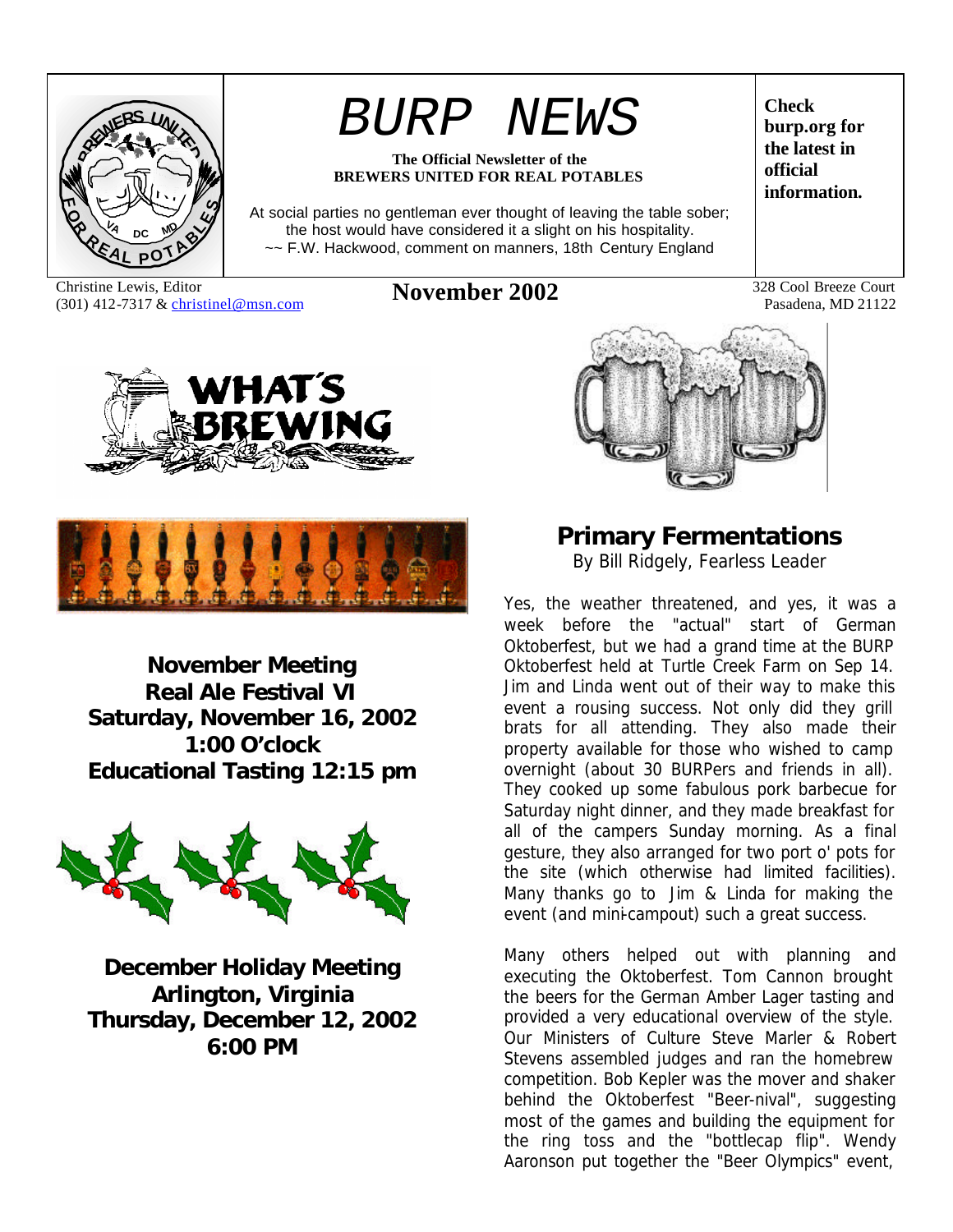which consisted of a combined carboy run (with full carboy), bottle fill and cap, and finally, a "St Pauli Girl Mug Carry". Bob Cooke procured a keg of Dominion Festbier for everyone to enjoy and also brought an empty quarter-keg for the popular "keg bowling" game (There's an excellent action shot of Keith Chamberlin attempting to pick up a spare on John Esparolini's website http://www.pbase.com/sloopjohne/burp\_sept2002 All in all, a terrific time was had by all!

The October meeting turned into another beautiful summer-like day. Many thanks go to Pat & Janet for hosting as well as serving up a scrumptious baked ham for everyone to enjoy. Bob Cooke brought the remaining Dominion Festbier from the September meeting, and Wendy conducted a follow-on festbier comparative tasting using the Dominion product and September's leftover competition beers. The strong ale competition was ably run by Steve & Robert. Many thanks go to the judges who sacrificed themselves to all of those Scotch ales, barleywines, and other high alcohol beers.

I've been remiss in thanking some folks for their donations to the BURP raffles. Martin Morse Wooster (a regular contributor), Jason Russ (of Jay's Brewing Supplies), Alison Skeel, and Craig Somers have all generously donated nifty prizes over the last couple of months. We very much appreciate their contributions, which have helped to make the monthly raffles more attractive and fun for everyone.

I have genuinely conflicting emotions about two popular BURP couples leaving the area. Bob & Wanda Dawson are in process of building their dream home in North Carolina, on the same gorgeous lake where BURPers Jay and Arlene Adams have been building their dream retirement home. Aside from the fact that Bob and Wanda are wonderful people, many BURPers have availed themselves of Bob's home remodeling skills and will greatly miss having him around. Bob has also helped many of us build high-quality and low cost all-grain brewing equipment and has always been happy to offer advice and assistance to anyone with an interest in the subject. We'll miss both Bob & Wanda but wish them well in their new home.

Hopefully, it'll be open for occasional BURP visitation.

The other couple leaving the area is Bill & Christie Newman. Most BURPers know Bill as the club's fast talking, glad handing wise guy – the closest thing we have to an official BURP jester. Christie, of course, is his tall and gorgeous long-suffering wife. One day, apparently out of the blue, Bill & Christie decided to simply pick up stakes and move to Germany, starting life anew in a foreign country with few contacts and limited language skills. They left the area on Sep 24 and landed in Bamberg, where Bill began his search for employment. Christie was fortunate to get a 3-month leave of absence from her stateside job, so if things don't work out as planned, at least there will be something to return to in January. I'll really miss these two as they've been great friends, but I wish them luck in their new life. If things work out for them, Wendy and I hope to get over their way for a visit (and a few brews) sometime next year.

On a happy note, we welcome two new mini-BURPers to the club. Rob Hanson & Kate Keplinger recently gave birth to their new son Miles, and longtime BURPers Tim & Dot Artz welcomed their new son Benjamin to the world. Hearty congratulations to all on the new additions!

Don't forget the BURP Real Ale Competition and Festival in November. Wendy and I have always looked forward to hosting this event, and it should be great fun once again. Let's get those kettles going so we have the best homebrewed Real Ale event ever. For now, Cheers!

## **Unique Opportunity!**

*by Andy Anderson*

Most BURP members will agree that the Real Ale meeting is one of their favorite meetings. There's something special about seeing all those beer engines lined up on Bill & Wendy's porch. Plus, there is SO much beer to drink! But in addition to all of that, for this year's meeting we will have something extra to be unveiled during the Education portion of the meeting starting Saturday 11/16 at 12:15. Sure, we will have the standard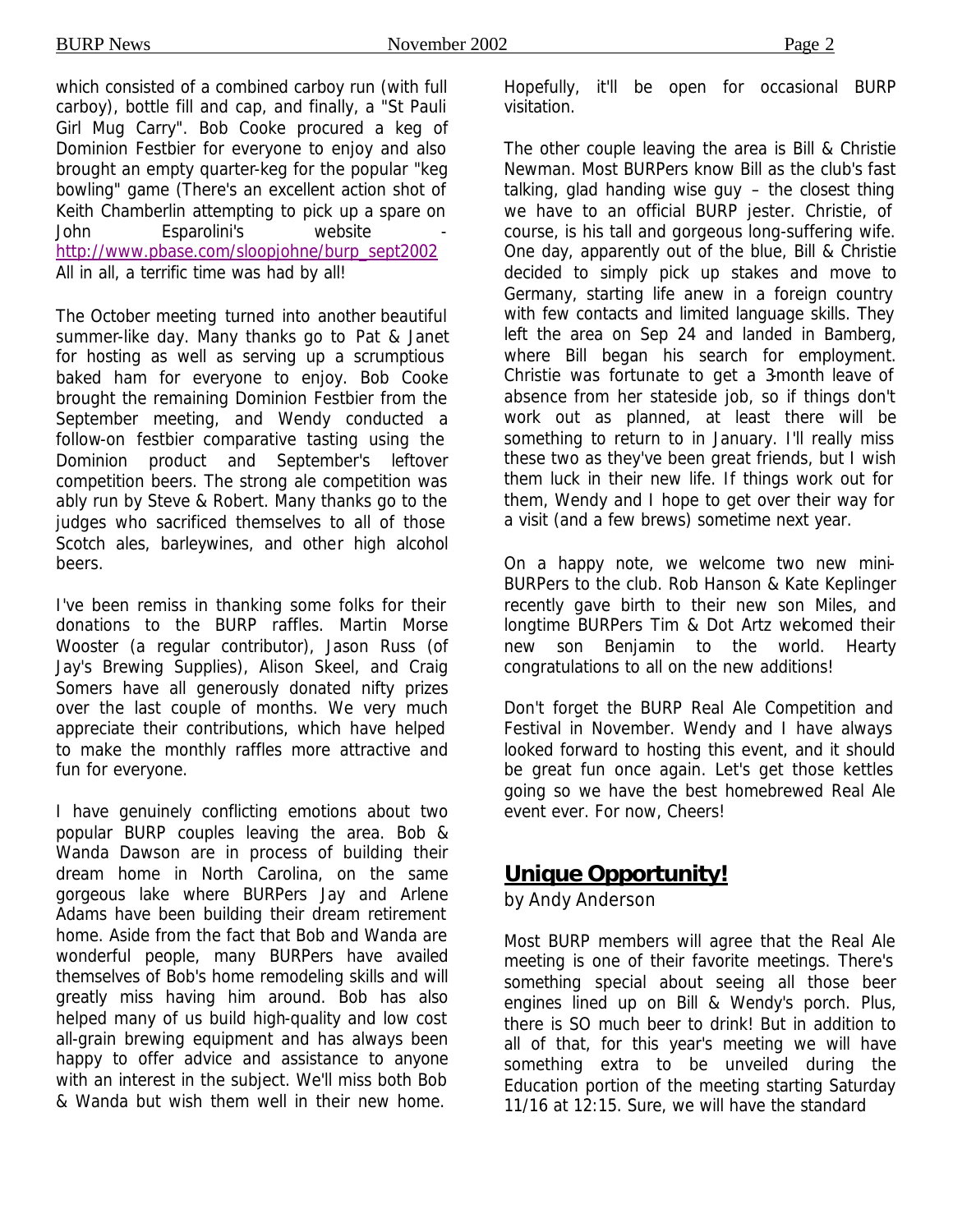slide-show of picturesque pubs as well as the opportunity to sample the better beers. But this year we will offer a unique opportunity to understand the differences in taste due to conditioning and dispense methods.

We convinced one of the club members to brew a 10 gal batch of mild specifically for this event. After fermentation, the brewer then split the batch into 4 separate kegs. The first keg had priming sugar added and was then cask conditioned, and will be served through a beer engine. The second keg also had priming sugar added and was also cask conditioned, but it will be served through a gravity dispense system (i.e. no beer engine). The third keg was artificially carbonated and will be dispensed with CO2 (i.e. our standard way of serving non-cask conditioned beers.) Finally, the fourth keg was artificially carbonated, but it will be dispensed with nitrogen via a Guinness tap.

I hate to keep repeating myself, but this is truly a unique opportunity. You will have the chance to try the same beer in four different methods of carbonation and dispense all at the same event. Instead of just listening to Tom & Andy preach about the beauty of cask conditioned ale, you can decide for yourself. For perspective, some brewpubs will offer you the chance to try one of their beers as both cask conditioned and as CO2 dispensed. But I have never seen a pub offer the same beer served four different ways. Don't miss this chance; it probably will not be repeated.

To take part in this educational portion of the BURP meeting, please show up at Bill & Wendy's by 12:15.

Gee, if the pursuit of education was always so tasty, I might never have left college ... :-)

## **A Cautionary Note on the Real Ale Meeting**

*by Tom Cannon*

Of course, we're all looking forward to the November BURP meeting and the  $6<sup>th</sup>$  annual BURP Real Ale Competition. What's not to look forward to? 30+ kegs of cask conditioned English style ale served from BURP's plentiful supply of Beer Engines. Some have called this the best meeting of the year (well, it surely must be in the top 12!) and I have to agree. But there is something I would like the membership to take into consideration.

There's not a prettier sight to see than the long line-up of English Beer Engines that our members bring to the November Real Ale Competition. There should be 21 of them all lined up on the temporary bar on Bill and Wendy's porch. Yeah, 21, but there could have been 22. I was talking to one beer engine owner this past weekend, and he said he would not be bringing his engine to the November meeting this year. At first I was a bit surprised, since his engine had been at the five previous Real Ale meetings. It seems that someone cut his beer line last year in order to replace the fitting that was on the end, and that was not appreciated. And you know what, I don't blame him.

You might not realize it (or maybe you do if you've tried to acquire one), but beer engines aren't cheap. They usually run from \$150, reconditioned if you acquired it in the UK and brought it back yourself, up to as high as \$500 for a new one shipped to the States. On top of the cost, these are not easy to find. So, it should be understandable that the owners are more than a little protective of their investments. I know I am of mine! Sure, cutting a plastic beer line attached to an engine doesn't seem like a federal offense, but some of the lines are specially sized to fit the beer engine, with the fitting at the end permanently fixed. Once cut, the whole line has to be replaced for the engine to work.

Bottom line is that we're asking you to respect the property of others, and please don't do anything that would compromise this event. All it takes is for someone to mess around with someone else's engine, and then you can count on that engine being lost. And if it happens a couple more times, it could be the end of this event. So, please, like everything else in someone else's home, treat the beer engines with respect. It looks like we've lost one engine this year. Let's hope we don't lose any more.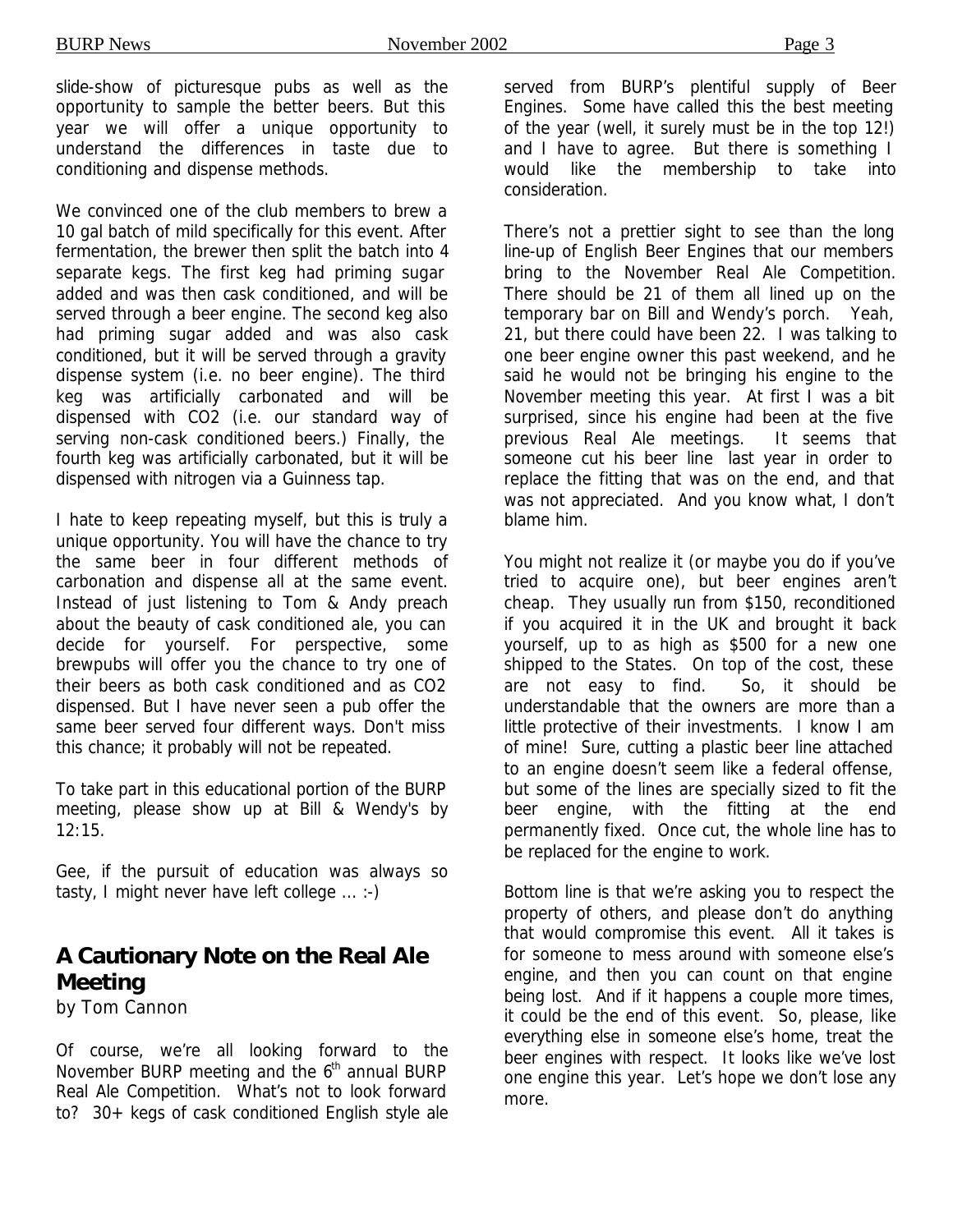See you all at the Real Ale Meeting!



#### **Culture Coach** *By Steve Marler and Robert Stevens, Co-Ministers of Culture*

#### **Real Ale:**

November is our annual Real Ale competition. We want to make this the largest real ale event on the east coast. Our goal is 40 real ale entries. You are the key to making this happen. We need you to enter a real ale. BURP is counting on you. Contact Tom Cannon to get instruction on entering your real ale.

#### **October Results:**

October's BURP meeting featured a strong ale competition. There were 14 entries, and needless to say our judges were feeling good by the end of the judging.

The winners of the competition, gaining brewer of the year points were:

**1 st place** – Bill Ridgely with a Wee Heavy **2 nd Place** – Mel Thompson with an American Barleywine

**3 rd Place** – Mel Thompson with an English Barleywine

Brewers picking up Freshman Brewer of the Year points were:

**1 st Place** – Mel Thompson with an American **Barleywine** 

**2 nd Place** – Mel Thompson with an English **Barleywine** 

**3 rd Place** – Christian Parker with a Wee Heavy

#### **Brewer of the Year Standing:**

The Brewer of the Year competition will culminate with this month's Real Ale Competition, and it is too close to call a winner. Reigning Brewer of the Year, Andy Anderson, is in a dead heat with Keith Chamberlin. Mel Thompson is currently in third place, but Dave and Becky Pyle are just behind him and are poised to knock Mel out of that third place slot.

In the first BURP Real Ale competition, Andy Anderson took first place. But it was at his house, so, well you know. At the second Real Ale competition, Keith took first place. At the third, Andy took a second place. At the fifth, Andy also took a second place. Now here we are at the sixth. Andy has had a good showing over the years. Keith has not placed in the last three years, but has shown that he can win the big one.

In the Freshman Brewer of the Year Competition, Mel Thompson has the lead. However, Christian Parker and Mark Hogenmiller are right behind, and with a good showing could overtake Mel for the win.

It all comes down to this last competition of the year. Just like last year when Andy came from behind to knock Steve out of first place by a point and winning his third consecutive Brewer of the Year. Doesn't that just make you sick to your stomach?

Why should you care? Just think how much fun it will be if you are the spoiler. Steve's goal is to sweep the Real Ale Competition, keeping both Andy and Keith from being the sole winner and to disappoint Christian and Mark in their quest to beat Mel. Steve would even settle for taking first and second place and letting Keith take third, giving him a one-point victory over Andy. We encourage you to join the cause. Enter a real ale into the competition and help smash the hopes and dreams of the brewer of the year leaders.

#### **Minister of Culture Position:**

We were happy to serve as Co-Ministers of Culture this year. We tried some new thing, some worked better than others. The best result of our work this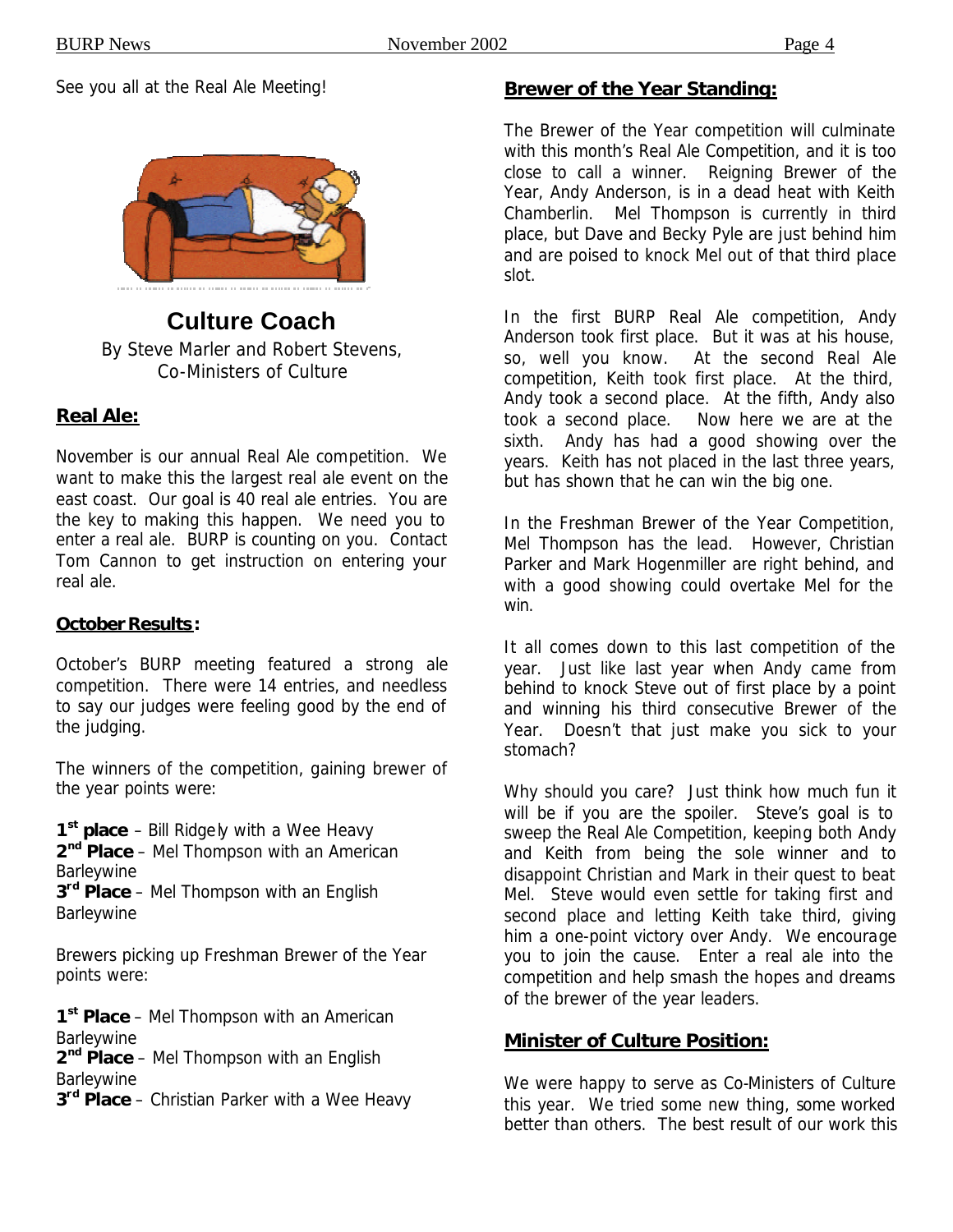year was the number of entries we had in the SoFB. We hope you were satisfied with our efforts. However, there is still a lot of room for improvement in the portfolio of the Minister of Culture. Robert and I will be leaving the Minister of Culture position, which leaves it open for this year's elections. We encourage you to consider giving back to the club and run for Minister of Culture.



So, you're reading the recipe column. Given the season, are you expecting a recipe for a holiday ale? Some beer with a delicate balance of ginger, nutmeg, and allspice? Well, I prefer to eat my pie, not drink it. So you won't get a liquid Christmas pie recipe out of me. Instead, let's focus on a beer style that is always a BURP favorite: Dry Stout.

The BURP Dan McCoubrey Memorial Stout contest, usually held at the February or March meeting, gets more entries than any of our other monthly contests. That makes sense, as stout is a relatively easy beer to make, by both the expert and the beginner. While yeast viability and proper sanitation issues tend to be the most important items in creating a good stout, it's still important to start with a decent recipe. What follows is the standard recipe for dry stouts. You can vary quite a bit from this recipe, but the basic recipe is fairly simple.

From BJCP guidelines we have:

OG: 1.035-1.050 IBUs: 30-50 FG: 1.007-1.011 SRM: 35+ ABV: 3.2-5.5%

If we assume an extraction rate of 25 pt/lb/gal and we want to make a 5 gallon all-mash beer, then here is a recipe for a 1.046 dry stout with 40 IBU of bitterness:

- 7 lb pale malt (75% of grist)
- 1 lb of roasted barley (10% of grist)
- 1.5 lb of flaked barley (15% of grist)

Mash at 150F for 90 minutes. Then raise mash temperature up to 165 and sparge. Collect 6.5 gal of wort & boil.

Use approximately 1.5 oz of a medium-high alpha acid hop for 60 minutes. A suggestion would be 7.5 AA Northern Brewer. That will yeld 5 gal of 40 IBU beer.

Regarding yeast selection, I do not believe that it is critical to use only the White Lab or Wyeast Irish strain. I believe that neutral yeasts such as the Chico strain (1056) also work well. Just make certain that you use a healthy quantity of yeast and ferment at 68 to 70F. Rack after 10 days into a secondary carboy for purposes of clarification, then either keg or bottle after another week.

There, that's all it takes to make a mighty fine dry stout.

## **BURP 10 and 20 Years Ago**

*Compiled By Bill Ridgely*

#### **20 Years Ago, November 1982**

The 1983 BURP elections were discussed at the November meeting, to be held at the next BURP get together in January (There was no December meeting scheduled). President Rick Gaskins reported on his trip to the Yuengling Brewery in Pottsville, PA, where he presented owner Dick Yuengling with an honorary membership to AHA and a subscription to Zymurgy on behalf of the club. Rick also picked up a case of Lord Chesterfield Ale at the brewery, and this was consumed during the meeting. It was agreed that the club would award prizes to members who brought in new members – a can of malt extract for a full year membership and lesser prizes for bringing someone in later in the year (when dues were pro-rated).

#### **10 Years Ago, November 1992**

On November 14, BURP held its first Metro Pub Crawl. The crawl started at Hard Times Café in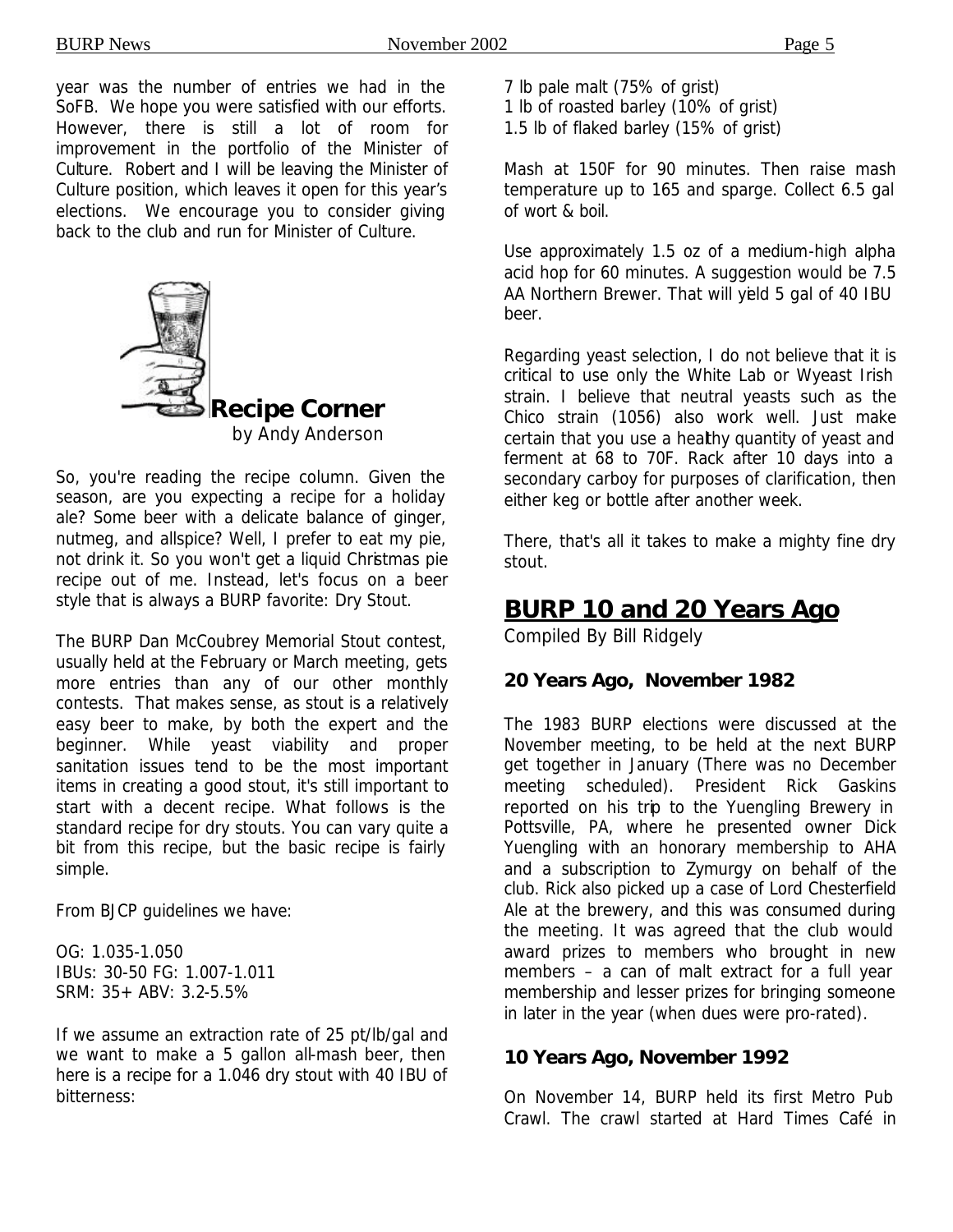Alexandria with a lunch of onion rings, chili, and "Hard Times Select", the special Dortmund-style beer brewed by Dominion Brewing Co. Next stop was Amdo Rodeo in Arlington, destined to be the first "fermentation pub" in the area (with unfermented wort trucked in from Dominion Brewing). At the time of the crawl, there were 23 beers on tap at the Rodeo. Crow Bar on 20<sup>th</sup> St NW was next up, featuring the first draft appearance of Pilsner Urquell in the DC area along with draft Spaten Oktoberfest. The original Capitol City Brewing Co at 1100 New York Ave was next. Unfortunately, only one beer was available at the time, an English bitter. The final stop was The Brickskeller at 1523 22<sup>nd</sup> St. Here, the grand finale of the crawl consisted of two kegs of cask conditioned ale provided by Oxford Brewing Co and Wild Goose Brewing Co respectively. Oxford's beer was brewed by none other than Dan Carter, who had moved quickly from his former role as BURP News editor to a new role as head brewer at Oxford.

The November BURP meeting was held at the home of John Gardiner & Pat Compton and featured a "mead & cider expo" as well as a barleywine competition. There was no report on this meeting in the Dec newsletter, and my own recollections of this meeting are extremely hazy. I seem to recall, though, that there were many very happy people there.

#### **BURP OFFICERS**

| <b>Office</b>          | <b>Officer</b>        | <b>Phone/E-mail</b> |
|------------------------|-----------------------|---------------------|
| <b>Fearless Leader</b> | <b>Bill Ridgely</b>   | $(301)$ 762-6523    |
|                        |                       | ridgely@burp.org    |
| Minister of            | Wendy Aaronson        | $(301) 762 - 6523$  |
| Enlightenment          |                       | aaronson@burp.org   |
| <b>Co-Ministers of</b> | <b>Steve Marler</b>   | $(703)$ 527-4628    |
| <b>Culture</b>         | <b>Robert Stevens</b> | marler@burp.org     |
|                        |                       | $(301)$ 588-0580    |
|                        |                       | roanne2@aol.com     |
| <b>Minister</b> of     | Christine Lewis       | $(301)$ 412-7317    |
| <b>Truth</b>           |                       | christinel@msn.com  |
| Minister of            | Bob Kepler            | $(703)$ 218-3776    |
| Propaganda             |                       | kepler@burp.org     |
| <b>Minister of</b>     | Kathy Koch            | $(703)$ 256-4285    |
| <b>Prosperity</b>      |                       | kdkoch@erols.com    |
| <b>Minister of the</b> | Jamie Langlie         | $(301)$ 933-3081    |
| Web                    | Paul Langlie          | langlie@burp.org    |
| Libeerian              | Wendy Schmidt         | $(703)$ 866-0752    |
|                        |                       | schmidt@burp.org    |

## **? ? ? ? ? ? ? ?**  *RYDler*

Here is a list of all who attended the November 1982 BURP meeting, 20 years ago!:

Tom Rusnack, Chuck Popenoe, Scott Muir, Bob Wright, Ken Swab, Bob Klothe, Mark Elert, Bill Quittman, Fred Dormer, Rick Gaskins, Howard Michelsen, Joe Bernstein, Hans Jorgensen, Dave McColloch, Ralph Bucca, Bob Frank, Dave Miner, Mark Coster, Paul Freedman, Ralph Semler, Bob Sharbaugh, Steve Kraemer, Phil Angerhofer, Elaine Vacula, Steve Salamon, Dan McCoubrey

Q - Which of these "originals" are current duespaying members of BURP??

Q - Extra Credit - Which of these attendees have since passed on (to the big homebrewery in the sky??)

**? ? ? ? ? ? ? ?**

i ini ini ini ini ini ini ini ini

## **News from the Libeery**

*By Wendy Schmidt*

As part of our on-going series summarizing Homebrew newsletters, this month's selection is the Hot Break newsletter from the Arizona Society of Homebrewers, Mesa, Arizona. Hot Break has many articles on a number of interesting topics, some of these are: The Knight and the Billy Goat (and other Bock lore) - April 1995; Tips for a Friend - April 1996 (handy tips for the beginner to intermediate brewer); Yeast Basics - May 1996; Problems With Fermentation - Jun 1996; and Gravity's Rainbow (A Horizontal Look at Color and Specific Gravity of La Trappe Trappist Ales) -June 1996. The newsletter also has a number of recipes and beer style articles as well as numerous articles about local breweries and beers. You can check out the Libeery's copies of Hot Break at the November BURP meeting. We will also have onhand some of the Libeery's collection of cooking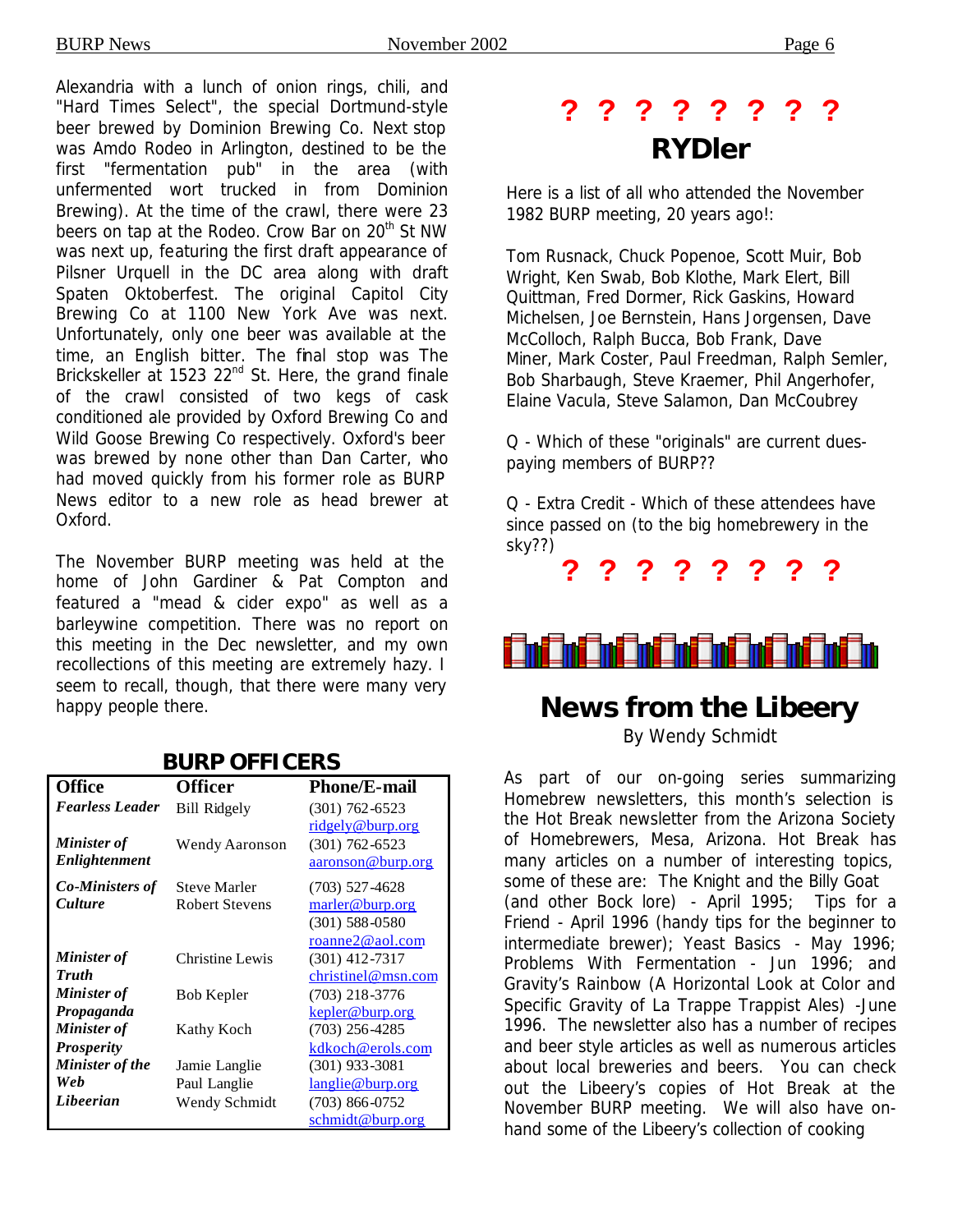with beer books so that you can get a head start for the December BURP Banquet.



**BURP Wanderings:**

*Craig Somers, Cyclemeister*

During the past year I made trips of two weeks or longer to three notable beer touring destinations: Benelux (Oct. 01), Bavaria (Mar. 02) and East Anglia (July 02). The number of breweries in northern Bavaria (Franconia) has declined from 500 down to 350 in the last fifteen years. In Franconia, the now vanishing tradition is for each village to have at least one brewery. The local keller beer dispensed by gravity from a wooden barrel is brewed on the premises. It's rare to find a brewpub in England or Benelux. However, in England, real ale produced at a regional brewery is served in a unique manner equivalent to keller beer. Eighty percent of the beers I tried in Benelux were from bottles, and all tap beers were dispensed by CO2. Franconian keller beers and English real ales can only be fully appreciated in their locales, and it is difficult to find most Benelux bottled beers outside of their local region.

I have created documents that show my expenses and that list pubs visited and beers tasted during the Benelux and East Anglia trips. My average daily expenses which included lodging, meals, all drinks, trains and miscellaneous costs were \$117 per day in East Anglia and \$87 per day in the Benelux region. All of my lodging in England was in single rooms and a bit less than half of my nights in Benelux was in single rooms. My per diem costs in England are calculated to be 15% more expensive than in Benelux even after adjusting for the difference in lodging costs. The grand total cost including airfares was \$2489 for two

weeks in East Anglia, and \$2629 for three weeks in Benelux.

Quality beer is less expensive through-out Europe than in America. A pint of real ale, which always measures 20 ounces in England and averages around 4% alcohol by volume typically costs two Pounds (\$3.). A 10 ounce half pint always costs exactly half as much as a pint. Most CAMRA recommended pubs that we visited had a real ale that we hadn't yet tried. Out of 108 beers recorded on the East Anglia tour, there were 91 different real ales. The average alcohol content of an 11 ounce bottle of beer that I ordered in a Benelux pub was around 7%, and cost 100 Belgian Francs (\$2.50). I wouldn't have tasted 212 different beers on the Benelux tour without having several traveling companions who were willing to share their glasses with everyone else. Specialty beer bars in Benelux may offer fifty or more different beers, whereas pubs in England or Bavaria rarely serve more than a few different brews.

There are plenty of good beer hunter destinations to be explored. I hope that you will join a trip that I organize, or undertake your own adventure. To view all of the data on the East Anglia 2002 and Benelux 2001 tours visit this link: http://burp.org/travel

Further information about the Bavaria tour will be shared once it's compiled. Photos of the Bavarian trip can be seen here: http://badger.garvin.us/

## **? ? ? ? ? ? ? ?**

## *Answer to November RYDler:*

A - Ralph Bucca, Bob Frank, Dave McColloch, Chuck Popenoe

Extra Credit - Phil Angerhofer, Dan McCoubrey, Ralph Semler

Above courtesy of Bill Ridgely, current BURP President and archivist.